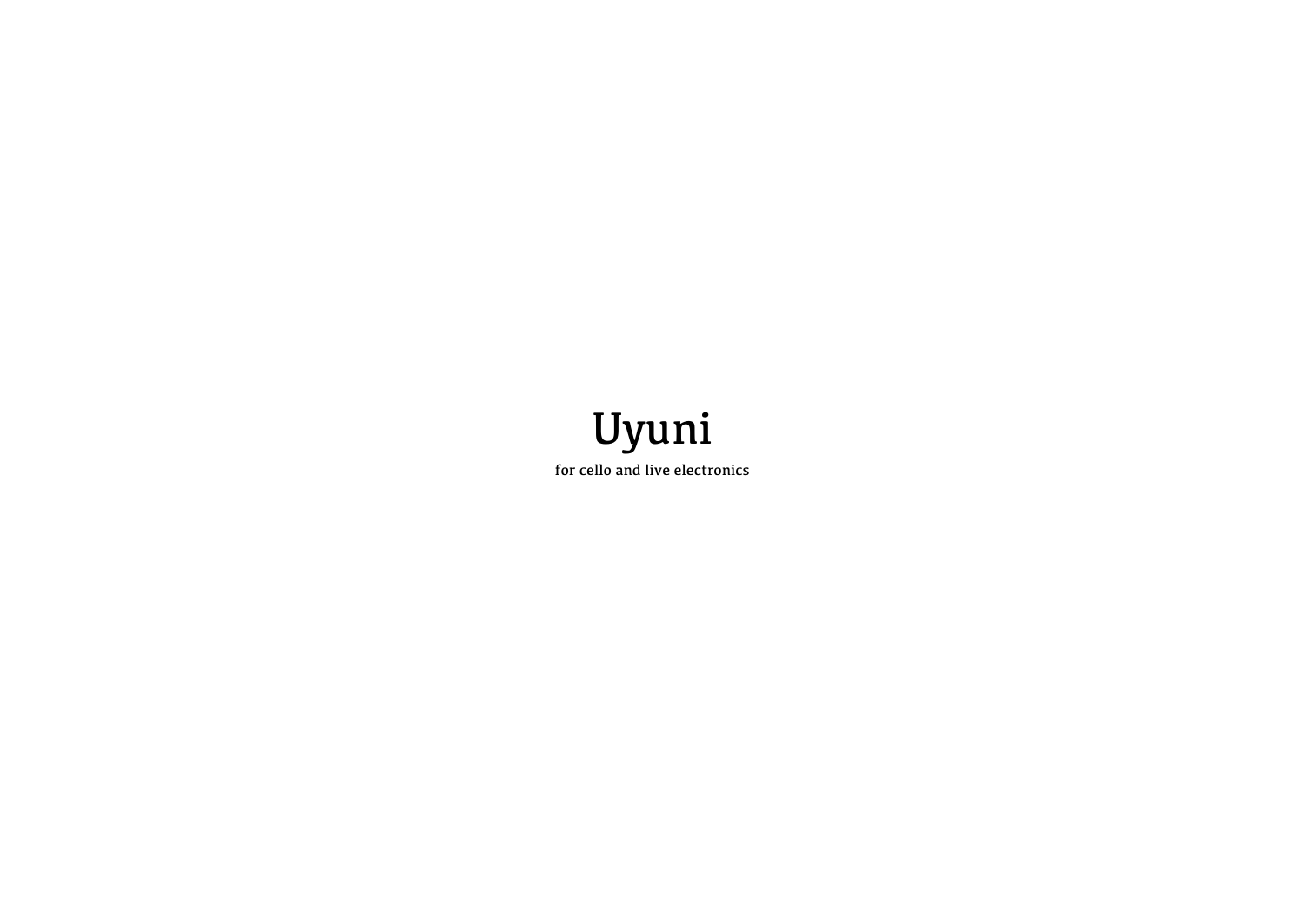## **Set-up**

The cello is close-miked and plugged into a soundcard connected to a laptop running Ableton Live Suite.

The patch for the performance can be located here: https://www.dropbox.com/sh/v55hrhl1ribq822/AADg5eitYNRRiqb171EIv-Eya?dl=0

The cellist needs headphones to hear the click - routed through the third output channel so the audience cannot hear the click.<br>The electronic and acoustic sounds are routed through a steree BA system. The electronic and acoustic sounds are routed through a stereo PA system. The cellist sits in the middle of the two PA speakers.

Ableton Live has automated effects that are activated and deactivated at specified moments in the piece. There are three effects: Reverse Reverb, Distortion with Octave Transposition, and a Saturator

The electronic sound should be substantially louder than the acoustic sound ofthe cello.

One MIDI pedal needs to be set up within easy reach of the cellist's foot. This pedal, once activated, will introduce a fourth effect: bit crusher.

2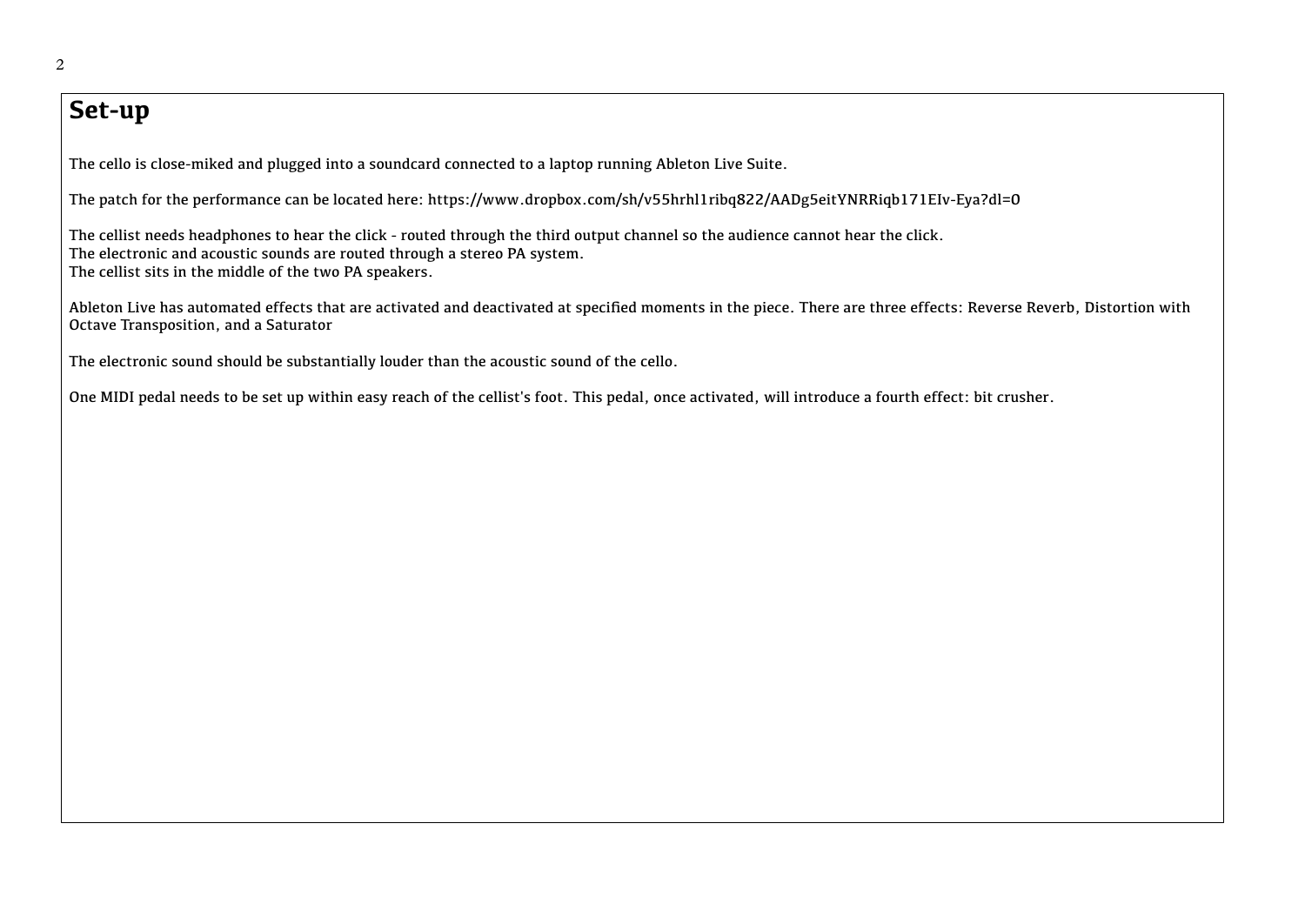## **Performance**

The performer plays to a click track with headphones. The click track has a few tempo changes (marked in the score), including a gradual accelerando.

msp = molto sul ponticello msp = morto sur ponticeno<br>psp = poco sul ponticello psp – poco sar ponticeno<br>nat. = natural plaving position nat: – naturui pidying posn<br>pst = poco sul tasto mst = molto sul tasto

ord. = normal bowing pressure

The following notation means:

arco

1) Scratch tone: unspecified pitch, noise sound,<br>scratchy effect. Base pitch specified.





3) Indeterminate tone on any string: unspecified p) macterminate tone on any string, anspecified<br>pitch, noise sound, scratchy effect. No base pitch specified.

4) Bow pressure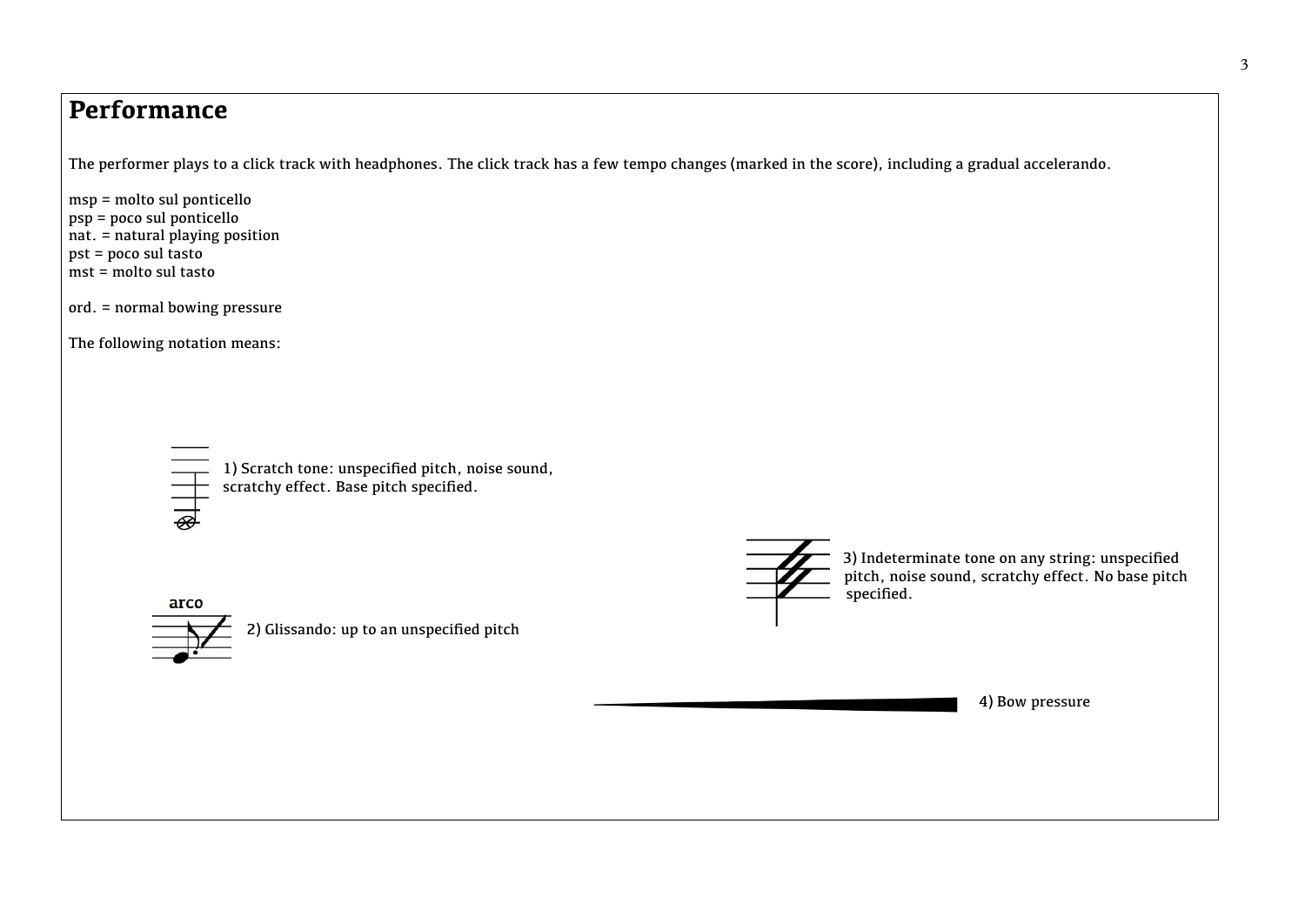







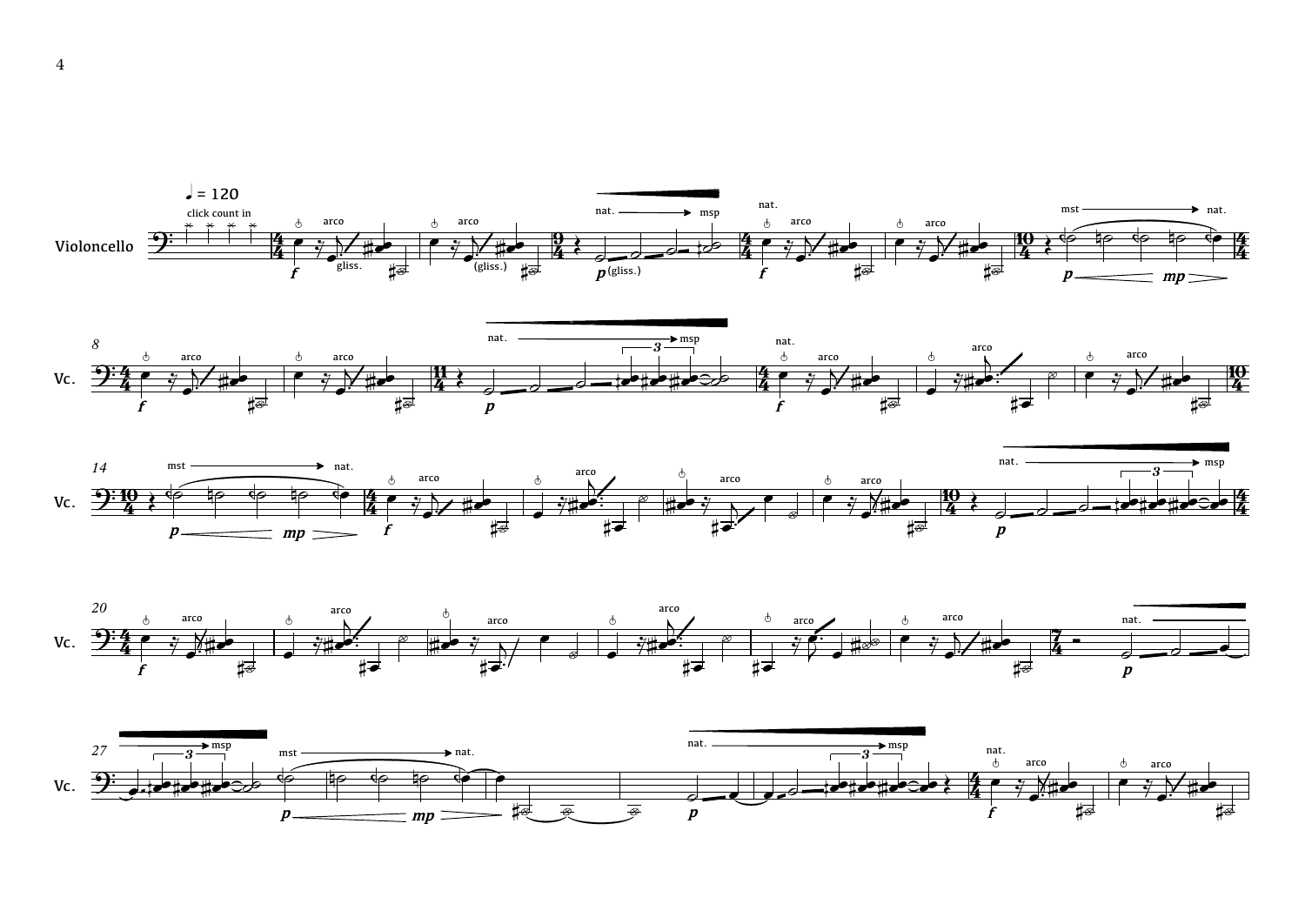